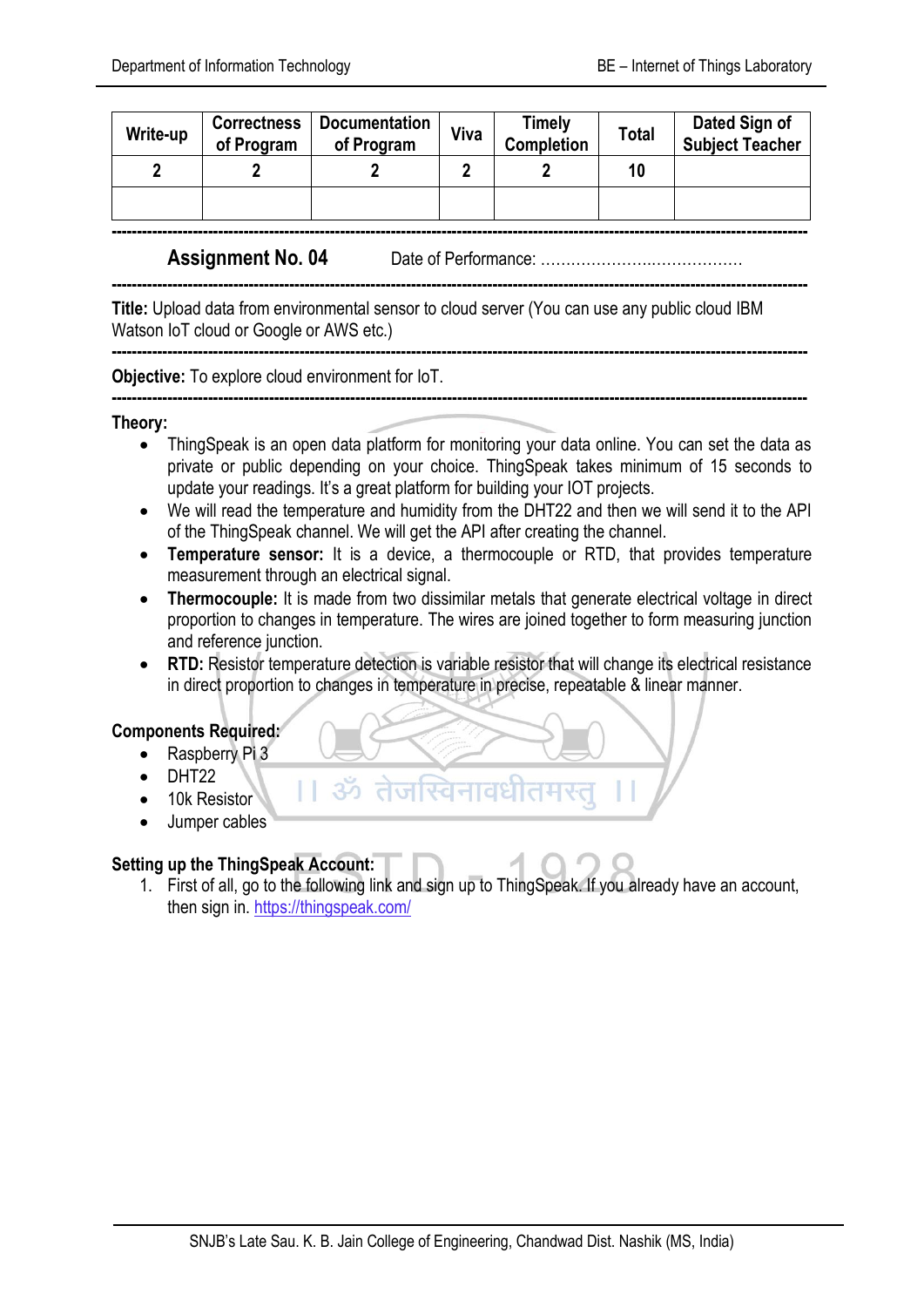

2. After creating the account or logging in, click on new channel.

TТ

| □ThingSpeak™ | Channels $\sim$ | Apps | <b>Community</b> | Support $\sim$ | <b>How to Buy</b>                                                   |
|--------------|-----------------|------|------------------|----------------|---------------------------------------------------------------------|
| My Channels  |                 |      |                  |                | Help                                                                |
| New Channel  |                 |      |                  |                | Collect data in a ThingSpeak cha<br>from another channel, or from t |
|              |                 |      |                  |                | Click New Channel to create a no<br>channel.                        |
|              |                 |      |                  |                | Click on the column headers of t<br>entries in that column.         |
|              |                 |      |                  |                | Learn to create channels, expl<br>data.                             |
|              |                 |      |                  |                | Learn more about ThingSpeak                                         |
|              |                 |      |                  |                | Examples                                                            |
|              |                 |      |                  |                | • Arduino<br>· Arduino MKR1000<br>• ESP8266                         |

3. Fill the information about the channel. Select two fields because we will be sending the data for the two fields from the raspberry pi. Leave the other information as it is and save the channel.

<del>- verson</del>

<u>hamaan</u>

T T

| □ ThingSpeak™ | Channels $\sim$                              | <b>Apps</b> | <b>Community</b>                                   | Support $\sim$ |                     |  |
|---------------|----------------------------------------------|-------------|----------------------------------------------------|----------------|---------------------|--|
| New Channel   |                                              |             |                                                    |                | Help                |  |
| Name          | Data Logging                                 |             |                                                    |                |                     |  |
| Description   | Sending data from Raspberry pi to Thingspeak |             | eight fields th<br>status data. C<br>visualize it. |                |                     |  |
|               |                                              |             |                                                    |                | Channel             |  |
| Field 1       | Temperature                                  |             | $\overline{\mathscr{L}}$                           |                | • Chann             |  |
| Field 2       | Humidity                                     |             | $\blacktriangledown$                               |                | · Descri            |  |
| Field 3       |                                              |             | ∊                                                  |                | · Field#:<br>channe |  |
| Field 4       |                                              |             |                                                    |                | · Metada            |  |
|               |                                              |             |                                                    |                | • Tags: E           |  |
| Field 5       |                                              |             |                                                    |                | · Latituc<br>degree |  |
| Field 6       |                                              |             |                                                    |                | • Longit            |  |

4. Go to the API keys tab.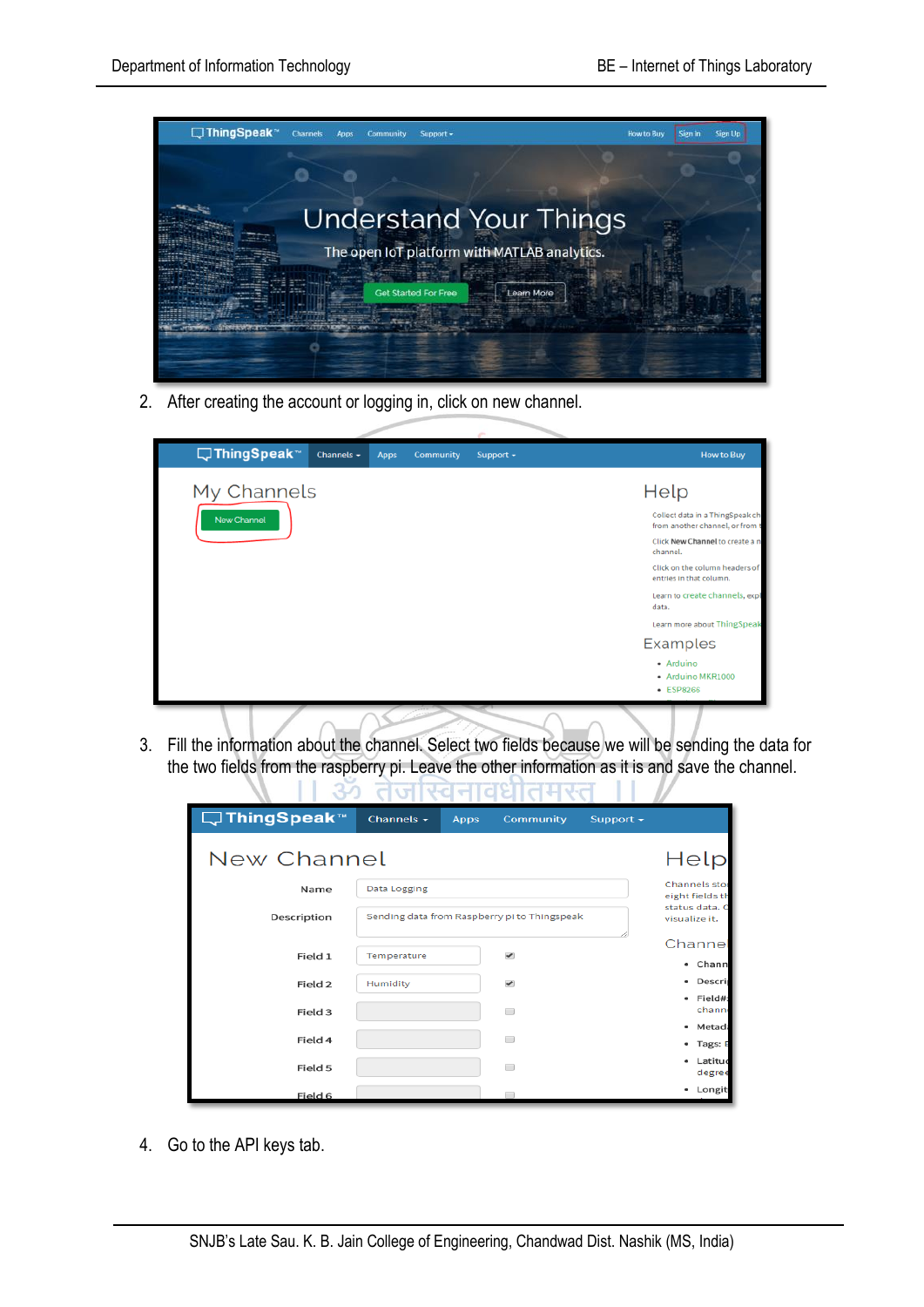| □ThingSpeak™<br>Channels -<br>Apps                                                                  | Community<br>Support $\star$                                                  | <b>Sign Out</b><br><b>How to Buy</b><br>Account - |  |  |  |  |  |  |
|-----------------------------------------------------------------------------------------------------|-------------------------------------------------------------------------------|---------------------------------------------------|--|--|--|--|--|--|
| Data Logging                                                                                        |                                                                               |                                                   |  |  |  |  |  |  |
| Channel ID: 396297<br>Author: agib122<br><b>Access: Private</b>                                     | Sending data from Raspberry pi to Thingspeak                                  |                                                   |  |  |  |  |  |  |
| Private View<br><b>Public View</b>                                                                  | <b>Channel Settings</b><br>Data Import / Export<br>Sharing<br><b>API Keys</b> |                                                   |  |  |  |  |  |  |
| <b>MATLAB Analysis</b><br><b>MATLAB Visualization</b><br><b>2</b> Data Export<br>Add Visualizations |                                                                               |                                                   |  |  |  |  |  |  |
| <b>Channel Stats</b>                                                                                |                                                                               |                                                   |  |  |  |  |  |  |
| Created: less than a minute ago<br>Updated: Jess than a minute ago<br>Entries: 0                    |                                                                               |                                                   |  |  |  |  |  |  |
| <b>Field 1 Chart</b>                                                                                | $B$ $D$ $A$ $X$<br><b>Field 2 Chart</b>                                       | $B$ $D$ $A$ $X$                                   |  |  |  |  |  |  |
| Data Logging                                                                                        |                                                                               | Data Logging                                      |  |  |  |  |  |  |
|                                                                                                     | έğ                                                                            |                                                   |  |  |  |  |  |  |

5. In the API keys tab, copy the write API key. This is the API key at which we will send the data from the Raspberry Pi.

|                                                                                                   | <b>Private View</b>     | <b>Public View</b> | <b>Channel Settings</b>           | Sharing | <b>API Keys</b> | Data Import / Export                                           |  |
|---------------------------------------------------------------------------------------------------|-------------------------|--------------------|-----------------------------------|---------|-----------------|----------------------------------------------------------------|--|
|                                                                                                   | Write API Key           | Help               |                                   |         |                 |                                                                |  |
|                                                                                                   | Key<br>5QTYDNRHSJ5RESA5 |                    |                                   |         |                 | API keys enable you to wi<br>keys are auto-generated           |  |
|                                                                                                   |                         |                    |                                   |         |                 | <b>API Keys Settir</b>                                         |  |
|                                                                                                   |                         |                    | <b>Generate New Write API Key</b> |         |                 | · Write API Key: Use<br>been compromise<br>Read API Keys: Use  |  |
| <b>Circuit Diagram and Explanation:</b><br>Connect DHT22 with the Raspberry pi as described below |                         |                    |                                   |         |                 |                                                                |  |
|                                                                                                   | DHT22 Pin               |                    | Raspberry pi                      |         |                 |                                                                |  |
|                                                                                                   | <b>VCC</b>              | 5V                 |                                   |         |                 |                                                                |  |
|                                                                                                   | Data Pin                |                    |                                   |         |                 | Connect to GPIO 23 and also connect to 5V through 10K resistor |  |
|                                                                                                   | <b>GND</b>              | <b>GND</b>         |                                   |         |                 |                                                                |  |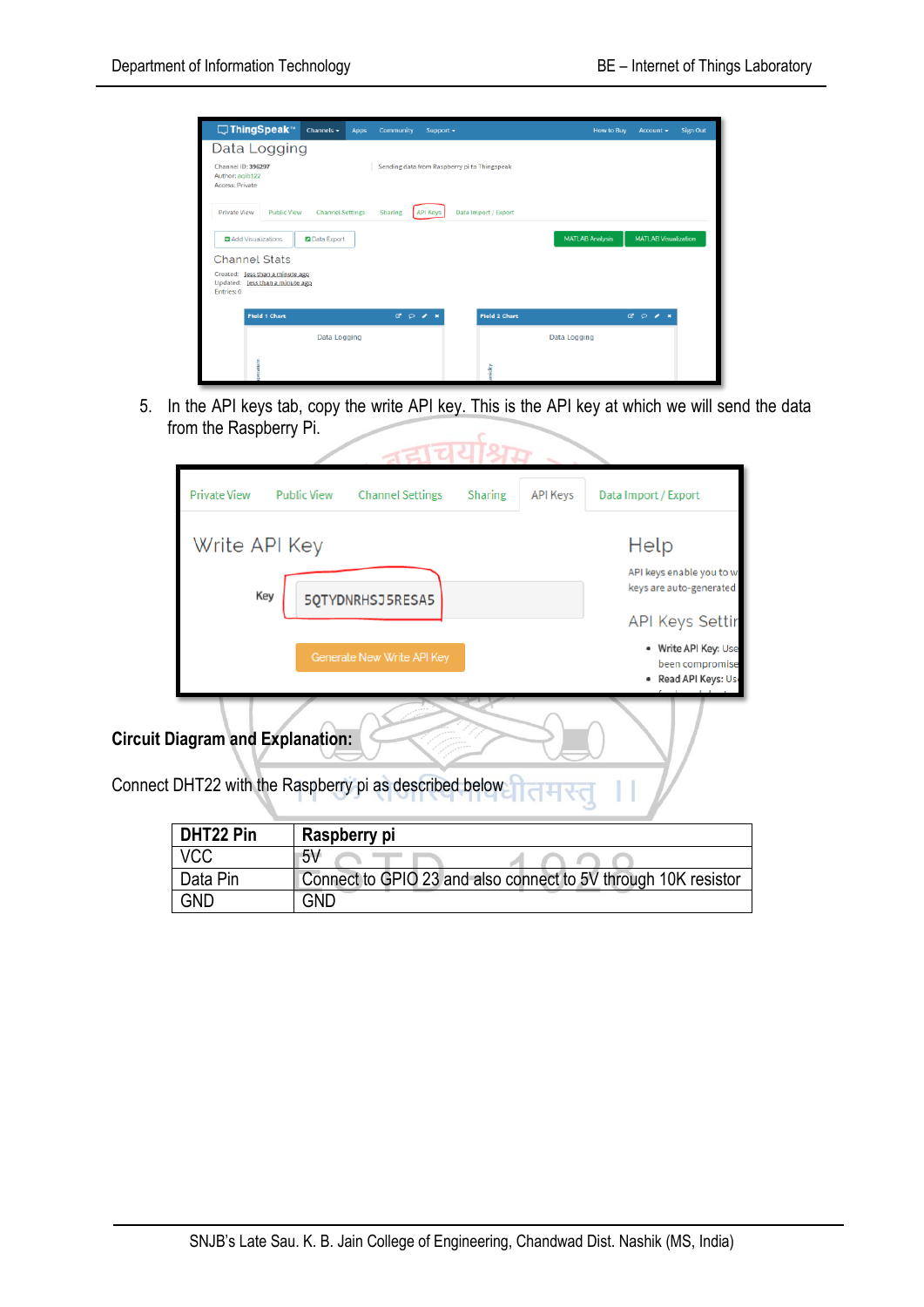